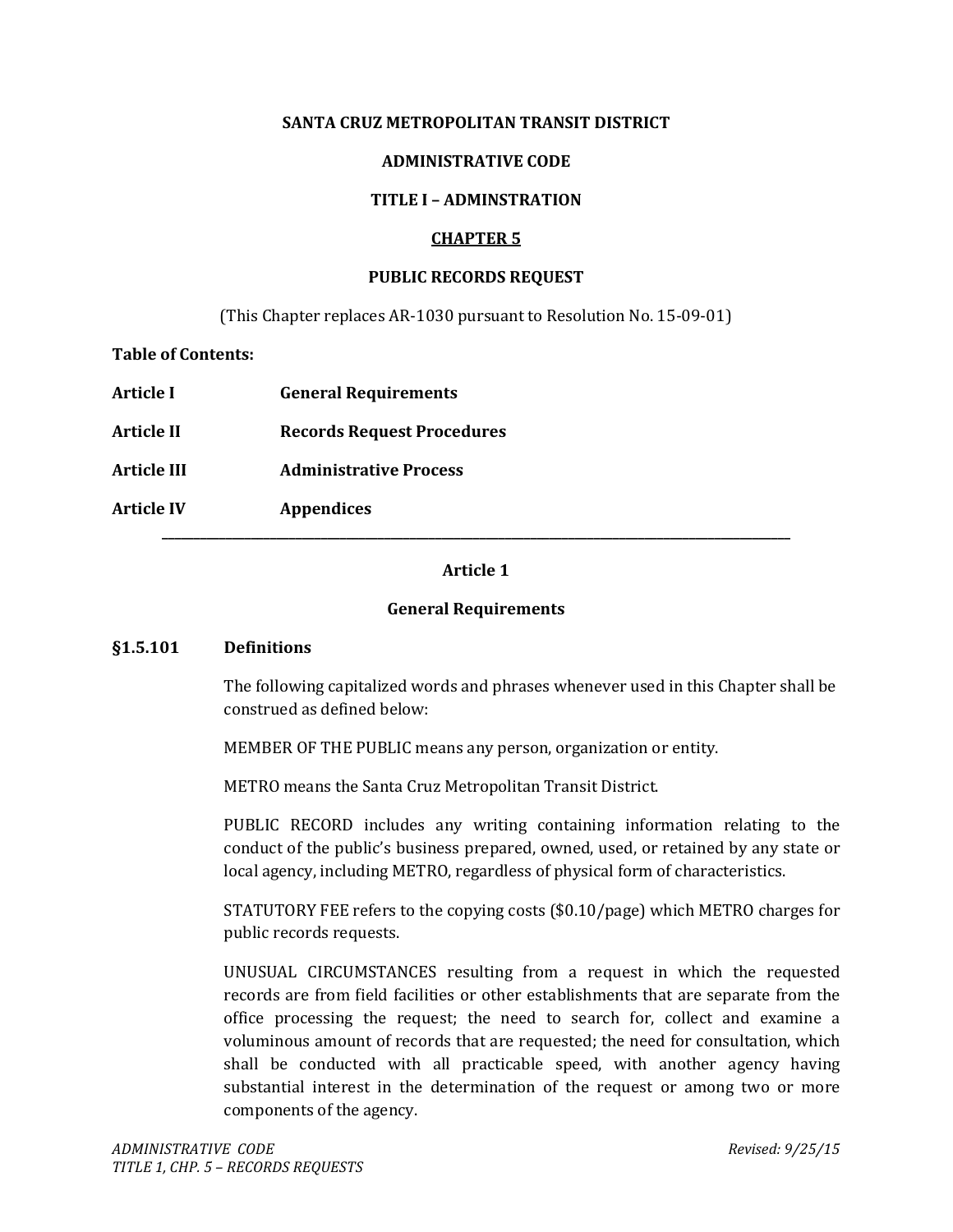WRITING means any handwriting, typewriting, printing, Photostatting, photographing, photocopying, transmitting by electronic mail or facsimile, and every other means of recording upon any tangible thing any form of communication or representation, including letters, words, pictures, videos, sounds, or symbols, or combinations thereof, and any record thereby created, regardless of the manner in which the record has been stored.

### **Article II**

#### **Records Request Procedures**

#### **§1.5.201 Purpose**

- A. It is the policy of the Santa Cruz Metropolitan Transit District (METRO) that public records shall be available for inspection and/or copying in accordance with the California Public Records Act *(Gov't Code §6250 et. seq.)* and the procedures contained herein. METRO will not unnecessarily delay or obstruct the inspection or copying of public records.
- B. Public Records shall be maintained by METRO as required by federal and state laws and METRO's Administrative Code, Title I, Chapter 4.
- C. A copy of this regulation shall be provided upon request.

#### **§1.5.202 Applicability**

- A. This regulation is applicable to members of the public who wish to inspect and/or copy public records maintained by METRO.
- B. METRO employees shall comply with these procedures in the processing of public records requests.

#### **§1.5.203 Process for Requesting Records**

- A. Public Records are available for inspection during regular business hours, Monday through Friday, 8:00 a.m. – 5:00 p.m. at METRO's Administrative Offices located at 110 Vernon Street, Santa Cruz, CA.
- B. Requests for inspection or copying of public records shall conform to the following requirements:
	- 1. The Request must be specific, focused and not interfere with the ordinary business operations of METRO. When a request is not specific and focused, METRO staff will assist the Requester to identify the requested information, describe the technology or physical location of the record, and provide suggestions on how to overcome practical barriers to disclosure. The operational functions of METRO will not be suspended to permit inspection of records during periods in which such records are reasonably required by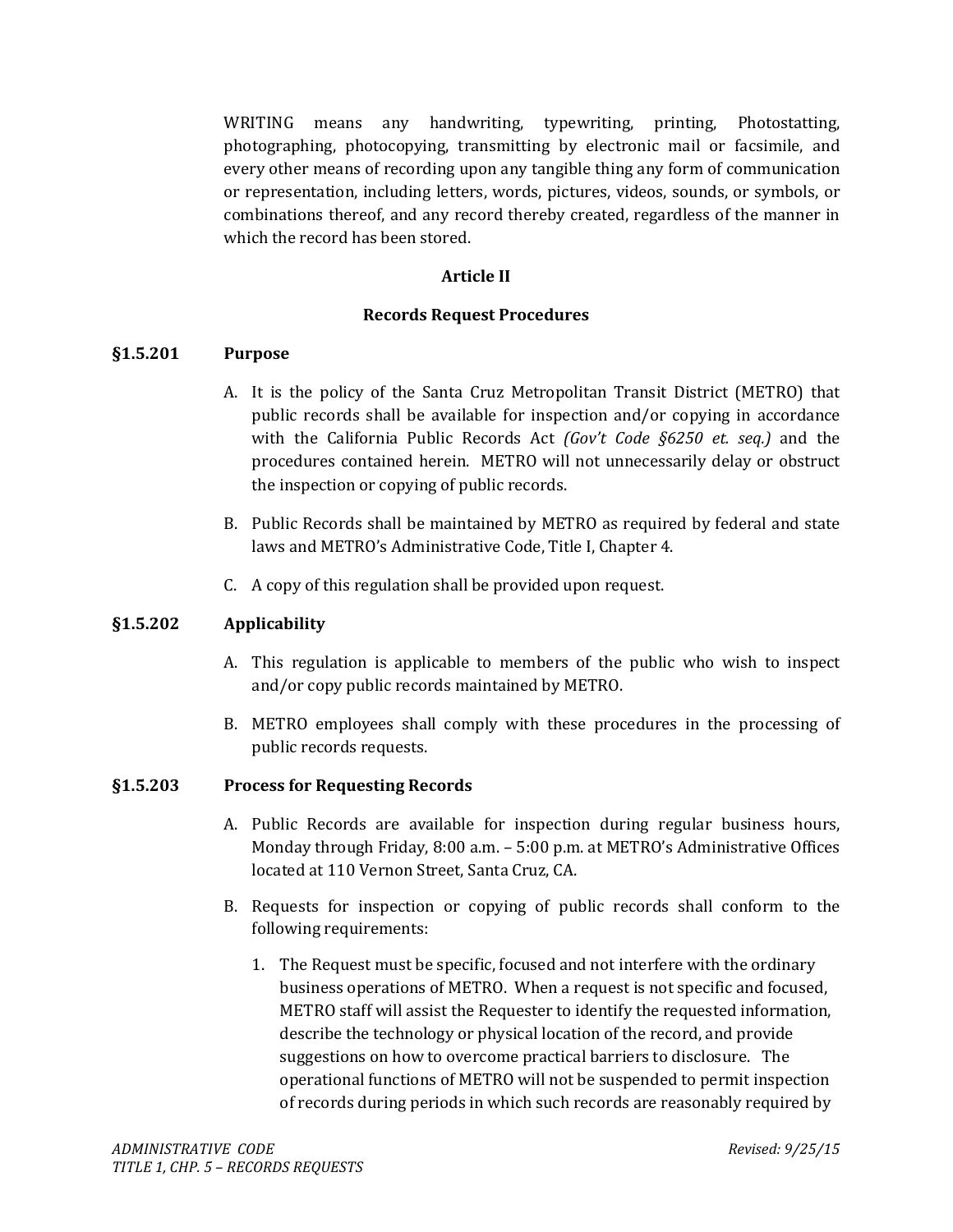METRO personnel in the performance of their duties. If the request requires review of numerous records, a mutually agreeable time shall be established for the inspection of the records.

- 2. The Request must sufficiently describe the records so that they can be identified, located, and retrieved by METRO personnel.
- 3. The Request can be made orally or in writing, but METRO encourages written requests (see attached form that may be used) unless the request seeks records that are maintained by METRO for immediate public inspection. A written request may be submitted electronically to [mailto:public\\_records@scmtd.com](mailto:public_records@scmtd.com)
- 4. Online requests for records can be made through METRO's website, [http://www.scmtd.com](http://www.scmtd.com/) by clicking on the link on the Public Records Requests page. Click here to submit an online request to METRO staff [http://www.scmtd.com/en/sign](http://www.scmtd.com/en/sign-in?return=L2VuL3B1YmxpYy1yZWNvcmRzLXJlcXVlc3Q=)[in?return=L2VuL3B1YmxpYy1yZWNvcmRzLXJlcXVlc3Q=](http://www.scmtd.com/en/sign-in?return=L2VuL3B1YmxpYy1yZWNvcmRzLXJlcXVlc3Q=)
- C. METRO may refuse to disclose any records, which are exempt from disclosure under the Public Records Act *(Gov't Code §6250 et seq.)* in which case METRO will provide a written explanation regarding why the requested records will not be disclosed. Any portion of a record, which can be reasonably segregated, will be made available for inspection or copying by any person requesting the record after deletion of the portions that are exempted by law.
- D. Inspection of records will be allowed upon conditions determined by METRO. Upon the completion of the inspection, the person conducting the inspection shall relinquish physical possession of the records.
- E. Persons inspecting METRO records shall not destroy, mutilate, deface, alter or remove any such record(s) from METRO. METRO reserves the right to have METRO staff present during the inspection of records in order to prevent the loss or destruction of the records.
- F. Requests for documents or records which would cause METRO to spend an inordinate amount of time to find or which request the production of so many documents as to be unreasonable will be responded to by a letter indicating that the request is overbroad and offering to provide reasonable assistance so that the request can be framed in a way which permits METRO to provide access to the information sought.

### **§1.5.204 Responsive Records**

A. Upon a request for a copy of records that reasonably describes an identifiable record or records, METRO's Legal Department staff shall make copies of records that are not exempt from disclosure upon pre-payment of fees covering direct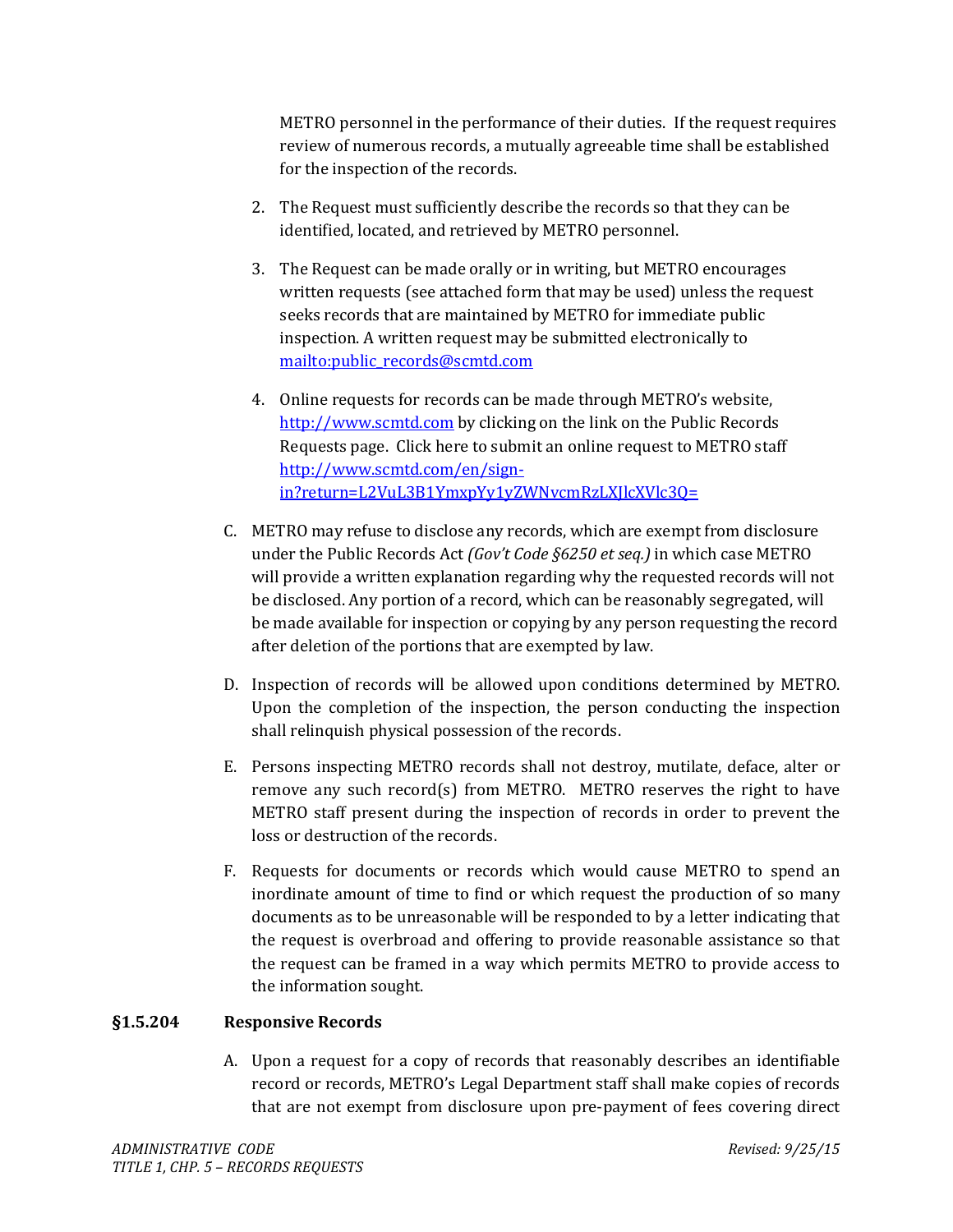costs of duplication or a statutory fee, if applicable. Generally, the statutory fee for METRO records will be 10 cents per page plus the actual costs of postage. The cost of copying may not include personnel time retrieving, inspecting or handling the file from which the copy is extracted. Upon request, an exact copy shall be provided unless impracticable to do so.

- B. Information that constitutes an identifiable public record not otherwise exempt from disclosure that is in an electronic format must be made available in an electronic format when requested by any person. The Requester bears the cost of programming and computer service necessary to produce a record not otherwise readily produceable.
- C. If METRO no longer has the record available in electronic format, METRO is not required to reconstruct a record in electronic format.
- D. Information does not need to be released in the electronic form in which it is held, if its release would jeopardize or compromise the security or integrity of the original record or any proprietary software in which it is maintained.

## **§1.5.205 Disclosure of Records**

A. METRO may justify withholding disclosure of public records if it determines that the public interest in confidentiality clearly outweighs the public interest in disclosure *(Gov't Code §6254).*

### **Article III**

### **Administrative Process**

### **§1.5.301 Processing a Records Request**

- A. When an individual makes a request to inspect METRO records, the legal department will be notified and will work with the individual to identify the requested records, which are not exempt from disclosure. If the records requested are not exempt from disclosure, legal department staff will assist with the facilitation of the inspection in accordance with this regulation.
- B. Upon receipt of a request for copies of public records, the METRO employee receiving the request shall notify METRO's legal department.
- C. Within 10 days of receipt of a request for a copy of records, METRO will determine whether the request, in whole or in part, seeks copies of disclosable public records in the possession of METRO and will notify the Requester in writing of both the determination and the reasons therefore. The 10-day limit may be extended if "unusual circumstances" as described in G*ov't Code §6253(c)* are found to exist. The Requester must be given written notice, which sets forth the reasons for the extension and the date on which a determination is expected to be dispatched. Such extension cannot be more than fourteen (14) days.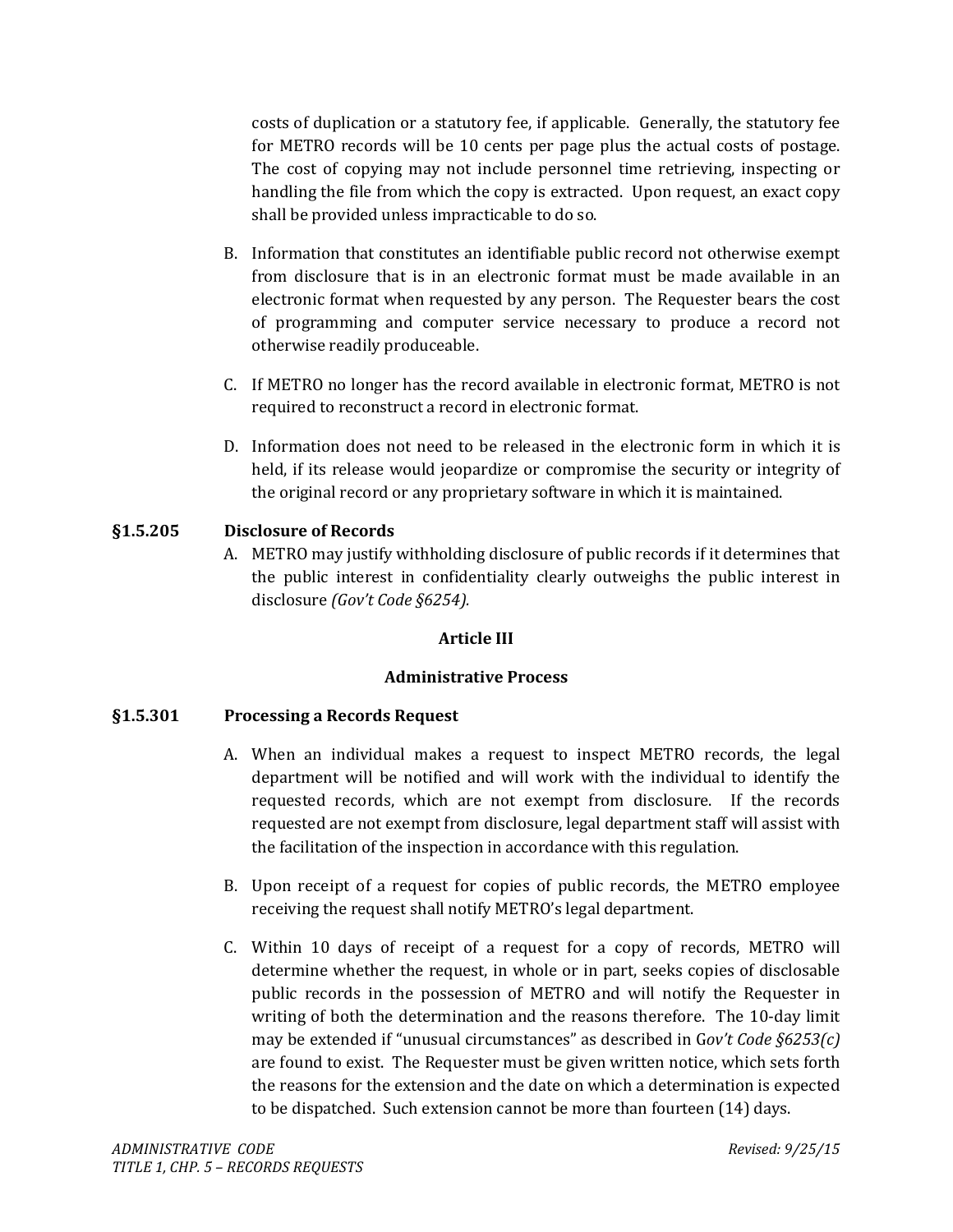- D. If METRO determines that a Requester is seeking records in its possession that are wholly or partly disclosable, the notification will be made in writing to the Requester and must state the estimated date and time when the records will be made available.
- E. The Requestor will be notified in writing within the time allowed by California law whether the requested records are exempt from public disclosure. The reasons that the records are exempt will also be provided. Any notification of denial of any request for records must state the names and titles or positions of each person responsible for the denial.
- F. METRO's Legal Department shall notify the pertinent METRO department(s) that will be required to locate the records, if they exist, documenting the notification in writing.
- G. The Legal Department retains copies of all documents provided to Requestor for a period of ten (10) years, three years in active status, seven years in inactive status.

## **Article IV**

## **Appendices**

A. Public Records Request Form